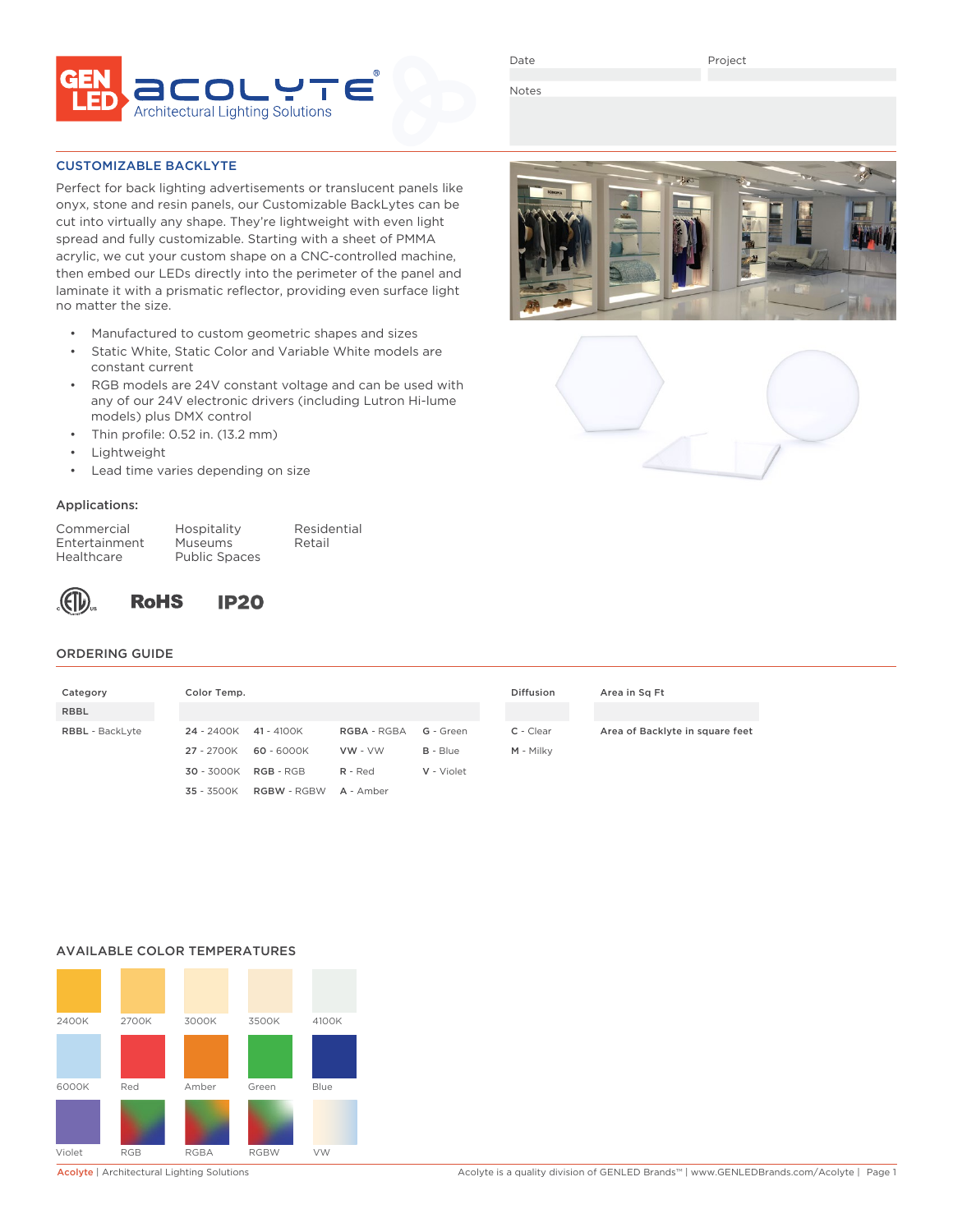

## SPECIFICATIONS/ DIMENSIONS / ACCESSORIES/ USAGE GUIDELINES

| <b>SPECIFICATIONS</b>       | <b>CUSTOMIZABLE BACKLYTE</b>                                                                                                                                                                                                                                                                                                                                                                                                                                    |
|-----------------------------|-----------------------------------------------------------------------------------------------------------------------------------------------------------------------------------------------------------------------------------------------------------------------------------------------------------------------------------------------------------------------------------------------------------------------------------------------------------------|
| <b>Operating Voltage</b>    | Static White Models are constant current and input depends on size.<br>Color changing models are 24V DC input.                                                                                                                                                                                                                                                                                                                                                  |
| <b>Power Consumption</b>    | Static White: 4 W per linear foot along the perimeter / 13 W per linear meter along the perimeter<br>Variable White: 6 W per linear foot along the perimeter / 19.7 W per linear meter along the perimeter (all LEDs on)<br>RGBW and RGBA: 5.5 W per linear foot along the perimeter / 18 W per linear meter along the perimeter (all LEDs on)                                                                                                                  |
| <b>Protection Rating</b>    | IP <sub>20</sub>                                                                                                                                                                                                                                                                                                                                                                                                                                                |
| <b>Lumen Output</b>         | Static White: 220 Im per linear foot along the perimeter / 720 Im per linear meter along the perimeter<br>Variable White: 240 Im per linear foot along the perimeter / 790 Im per linear meter along the perimeter (all LEDs on)<br>RGBW: 154 Im per linear foot along the perimeter / 505 Im per linear meter along the perimeter (all LEDs on)<br>RGBA: 82 Im per linear foot along the perimeter / 270 Im per linear meter along the perimeter (all LEDs on) |
| Lumens per Watt             | Static White: 55 Im/W<br>Variable White: 40 lm/W (all LEDs on)<br>RGBW: 28 lm/W (all LEDs on)<br>RGBA: 15 lm/W (all LEDs on)                                                                                                                                                                                                                                                                                                                                    |
| Dimming                     | Static White & Static Colors: 0-10 Volt<br>Color Changing Models: DMX, Lutron A-Series LED drivers                                                                                                                                                                                                                                                                                                                                                              |
| <b>Ambient Temperature</b>  | -40° C to 70° C (-40° F to 158° F)                                                                                                                                                                                                                                                                                                                                                                                                                              |
| Color Temperatures / Colors | 2400K, 2700K, 3000K, 3500K, 4100K, 6000K, RGB, RGBW, RGBA, VW, Red, Amber, Green, Blue, Violet                                                                                                                                                                                                                                                                                                                                                                  |
| Lamp Life                   | 50,000 Hours                                                                                                                                                                                                                                                                                                                                                                                                                                                    |
| CRI (White LEDs)            | $90+$                                                                                                                                                                                                                                                                                                                                                                                                                                                           |
| <b>Connector Types</b>      | Bare end wire, 2-conductor IP20 connectors, 5-pin IP65 connectors                                                                                                                                                                                                                                                                                                                                                                                               |
| Weight                      | 2 lbs. 6.6 oz per sa ft / 1.09 kg per sa ft                                                                                                                                                                                                                                                                                                                                                                                                                     |
|                             |                                                                                                                                                                                                                                                                                                                                                                                                                                                                 |

DIMENSIONS CUSTOMIZABLE BACKLYTE



| <b>Thickness</b> | 0.52 in. (13.2 mm)                                   |
|------------------|------------------------------------------------------|
| Length           | Minimum: 0.78 in. (2 cm), Maximum: 51.2 in. (130 cm) |
| Width            | Minimum: 0.78 in. (2 cm), Maximum: 94.5 in. (240 cm) |
| Border Width     | $0.63$ in. (16 mm)                                   |

### ACCESSORIES

DRIVERS See info on page 3



PARTS AND ACCESSORIES See Parts and Accessories Guide



CONTROLLERS See Controllers Guide



#### USAGE GUIDELINES

- Use with non-Acolyte supplied drivers and interfaces is not supported or warrantied.
- We reserve the right to make changes to product lineup, specifications, design and finishes at any time without notice.
- This product is frameless and is designed to be installed behind translucent products or built into a frame. Because it is a custom product and each installation is different, we do not supply mounting hardware for this product. It can be used with mirror or z-clips, or built into a custom frame.

Acolyte does not warrant or represent that this information is free from errors or omission. The information may change without notice and Acolyte is not in any way liable for the accuracy of any information printed and stored or in any way interpreted or used.